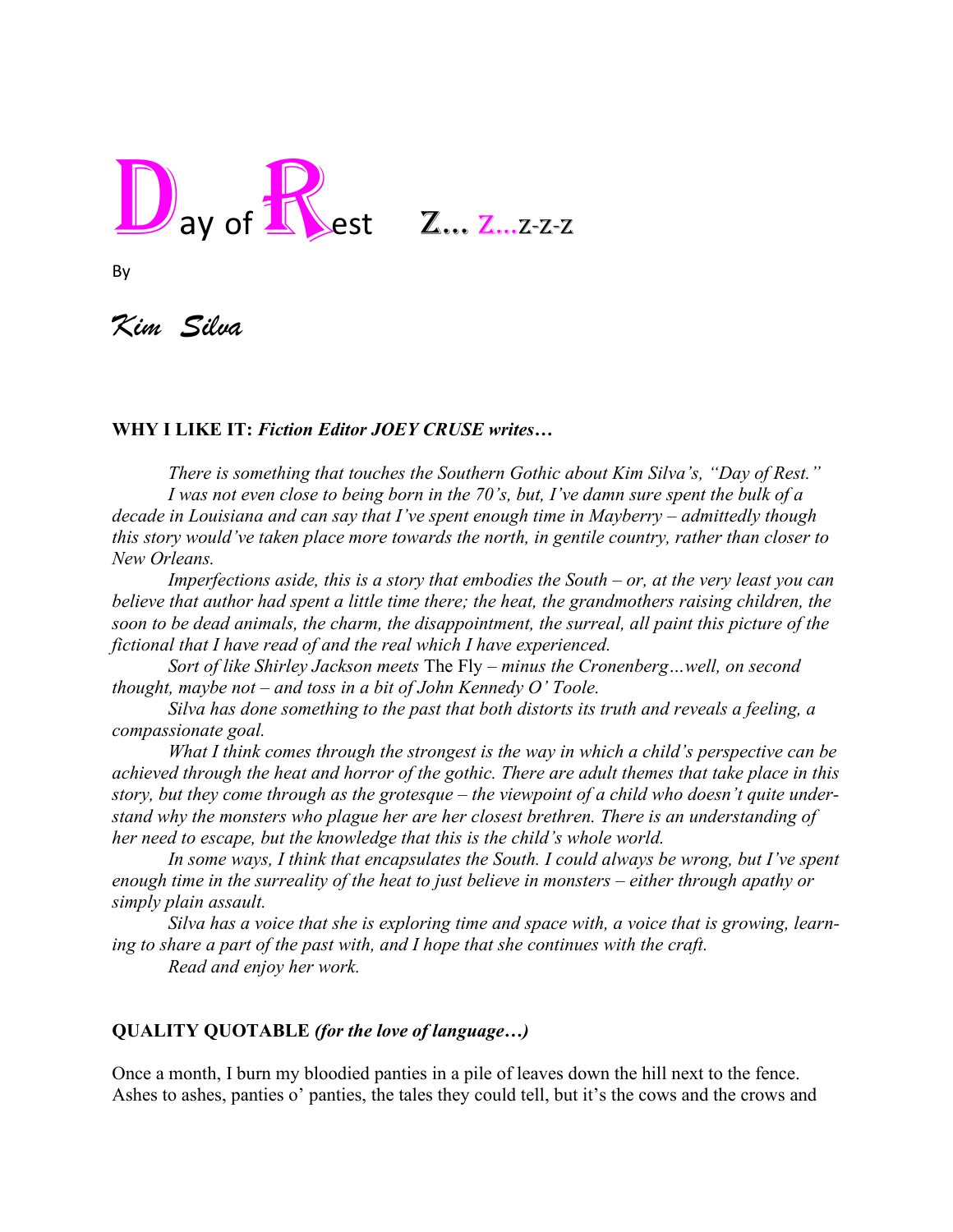the hyenas I wish to please, not the gods of Shine. As they burn, I murmur to the great Blood Stream of Life, *hallowed be thy name, all ye snakes and vermin and varmints and hares, of all shapes and sizes everywhere. Be strong, hide well. Amen.*

## "Day of Rest"

It's a Sunday, August 12, 1979, a small town in the South, *Shine*. As usual I'm home smoking cigarettes and sipping coffee while Special goes to church. Wolf and Coyote are here; they speak but we don't have to, what's the point, words are nothing but trouble. That's all done, along with a simple feast of purple hull peas simmered, leftover fried cornbread pones, and a mess of collards. Cucumber salad with vinegar.

Shine buzzes and roars with brisk, orderly gadgets and nature-tamers: filing, burning, blowing, chopping, sweeping, scrubbing. Gerunds all, running amok. The people here laughing like harsh crows, a girl I am, just that, *yawn*, of seventeen years, invisible yet despised, leaving my bed to walk in the moonlight with the creatures, the ones no one knows. Why does my grandmother, *Special,* need me here? Our relationship is rocky; I cannot please her no matter what I do.

Once I was small and Special sewed dresses for me, smiling and cooing as she carried me. She says I was pretty then but now I'm ugly. You're *different*, she mocks; looking down on me from her ladder, as she screws and unscrews a lightbulb in the ceiling. *Different*. It's true, I am different from the other girls my age, the cheerleaders and the beauty queens, the smooth, shining churchgoing lasses dressed in virginal white.

Her gray eyes magnified through her old-people glasses, she slams her palm down on the table. "You look like a bum, that wild hair sticking up all over the place, and baggy, uncertain clothes. Eyes like a wolf. What are you? A beast? It's bad enough for a man to be one, but a beastly girl…Look at those overalls, and no panties."

May we talk it out, I venture, but her head leans forward as if falling asleep. "What do you want for dinner?" she asks.

Defiantly, I cry, "Fried okra, mashed potatoes and gravy, hot biscuits with margarine melting and *no salt pork* in the beans." Special makes three four-course meals each day. She herself does not eat. She sits and watches every bite of food that disappears into my mouth. Outside, the sun glitters with a secret. A mockingbird sings the songs of other birds, putting them to shame.

Another magnolia blossom she culled from the tree in the front yard, lies face up in a shallow bowl of blood on the kitchen table, exhaling its intoxicating scent, invading the rooms.

Our home is never clean enough. Special scrubs the walls, bucket at her side. I try to help, but when I scrub, the poor house cries. Before she can pull out the leaf blower, I bring in a few leaves from the yard and arrange them on the coffee table. As I stand admiring my arrangement, she takes a dustbrush and swooshes them into the trash. A silvery gray cat pads through the house, then out again.

Special shuts her eyes.

Once a month, I burn my bloodied panties in a pile of leaves down the hill next to the fence. Ashes to ashes, panties o' panties, the tales they could tell, but it's the cows and the crows and the hyenas I wish to please, not the gods of Shine. As they burn, I murmur to the great Blood Stream of Life, hallowed be thy name, all ye snakes and vermin and varmints and hares, of all shapes and sizes everywhere. Be *strong, hide well. Amen.*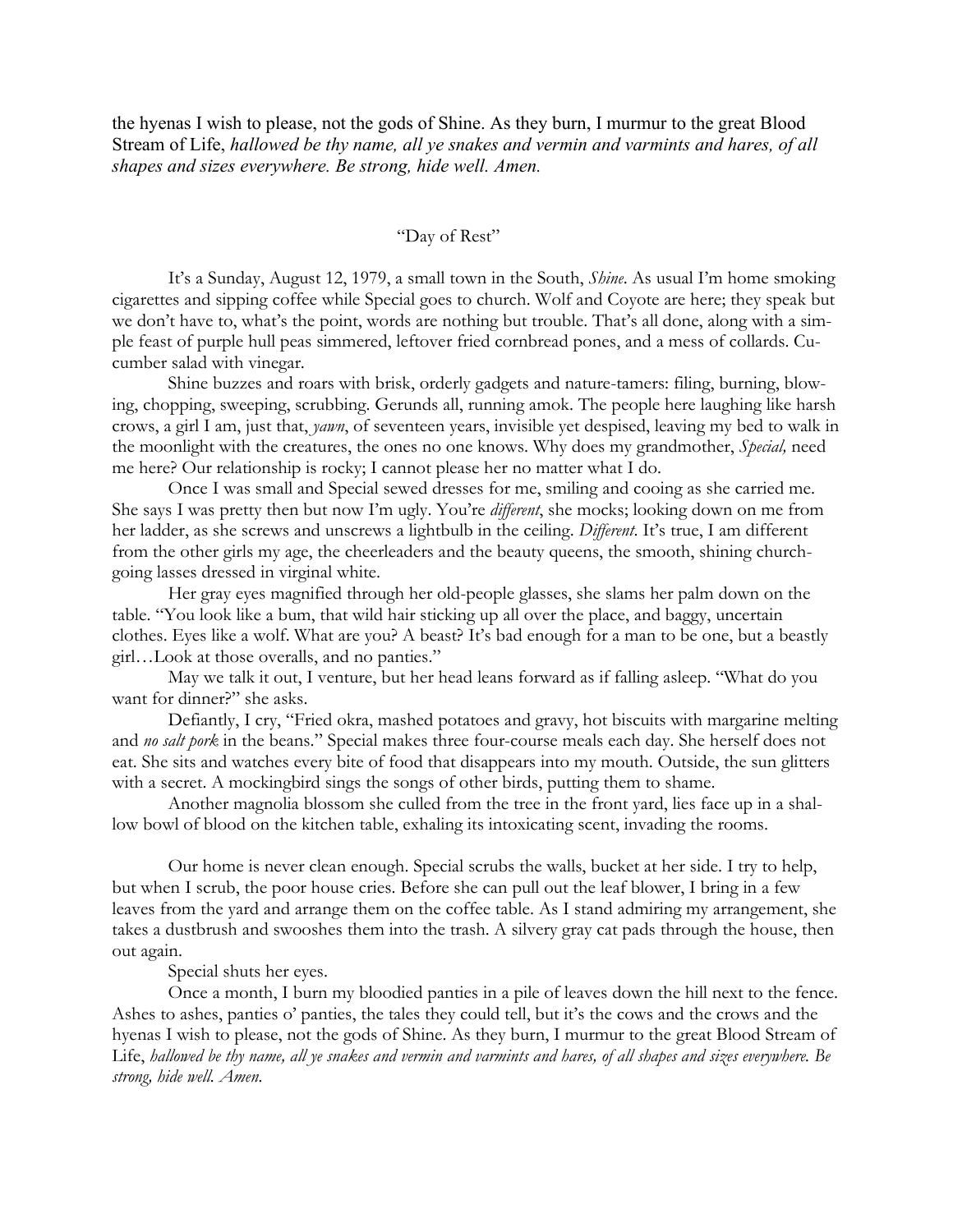Her car eases smugly in the carport. She whistles a tune, a hymn. After changing into her house dress, she joins me in the cold room, air-conditioner chugging and gasping. I notice the hairs on my t shirt. Wolf and Coyote shed, it's summer, they can't help it, who cares, not me, but Special would. Special, along with the rest of the Shine folk, loathes animals. They are dirty, filthy, and spread germs. True, but don't people as well, also they are filthy, in more ways than one.

I'm reading my novel, chuckling at the passage in which Ezra violates his mother's pot roast, then sets it back in the fridge. Daddy did things like that, except with animated pot roasts, he married one of them, now she is my stepmother. Special sits on the sofa, pert and upright, as if waiting for instructions. From someone, anyone. Her old gray eyes are furnaces.

The yard is open, lies hot and gasping, unsheltered by trees or tarps or shadows or anything. The neighbors like it like that; nothing out of sight, nothing out of mind, burnt to a crisp. A loud male voice lobs through the chug of the AC, landing in our midst like an ostrich egg. "Nile!…you crazy bitch…Get out here!…I'll kill you." From whence does it come? My mind scans recent history.

Special gazes upward, her head cocked. She makes a move to go to the window, as if launching herself into a dance. The window affords a high and wide entry into our living room, which is where we go to die. I too wish to dance, rising quickly to peer out into the blinding face of day. Parting the ghost's hair of the filmy curtains, I see a man, a broken man, leaning on a stick, tremendously off balance. Sounds, abc's, fly from his mouth, slicing through the humidity, the graceful tool of the South that hushes its puppies. *Leonard*. He sees me, waves a cane in the air, crooked end up, weaving murderously, his dull black hair parted on the side, like a child's.

"You stole my pills!" He screams.

Special says, "Who is that, Nile? Who is that man?"

"Just ignore him," I say. "He'll go away. I don't know who that is…he's sick."His eyeballs sink their fangs into mine. "You selfish cunt! I will kill you!" Gee whiz, the mouth on this one.

This thirty-two-year old creature lives on disability in a falling-down shack hidden in the deep, dark woods out by the lake. After the initial sheen wore off, I came to despise him, yet that made me want him more. Every chance I got, in Special's car I galloped out to this place to scorn and scoff and push and shove at him as diamonds glittered keenly overhead, urging me on to peck out his eyes, pull out the stuffing, spit out the bones.

Aimlessly, he lurches around on the sidewalk. Exposed are the things I found so glamorous, so dangerous, so exotic, so rudely, deliciously out of step with the squeaky-souled, blue-eyed boys of Shine. Botched harelip, check. Missing middle finger, check. Unfocussed, drug-addled gaze, check. Limited vocabulary, check. Thick, black moustache. Black Leather Jacket.

Across the street, Mrs. Simmons opens her door, leans out as if balancing a tipping boat, one hand shielding her eyes; her little grandkids slip past her out into the treacherous waters of the yard, chasing each other, but are soon distracted by the exotic words of Leonard, the little hobbit. Cursing, their mee-maw, Mrs. Simmons pulls them in quickly and shuts the door. The roar of her vacuum cleaner drowns out their plaintive wails.

Leonard lurches and skips towards us, up the short driveway. The sparkling-clean window is no real protection from such a threat. He could smash it with his cane and lunge over into the living room, his blood staining the carpet red; shattered glass piercing our skin. His rotten and withering spectacle would be integrated, as it were, with us, our resistant selves. We'd have to face him, *it*. We couldn't turn away. It's us, Special, he is us. How did it come to this? A mystery, our very own darkness, come to call.

He wants something from us, desperately. His brown eyes are like somber chocolates, a gift, he's a stray cur, hit by a car. Turning a bit to the side, he pulls up his thin plaid shirt, revealing an old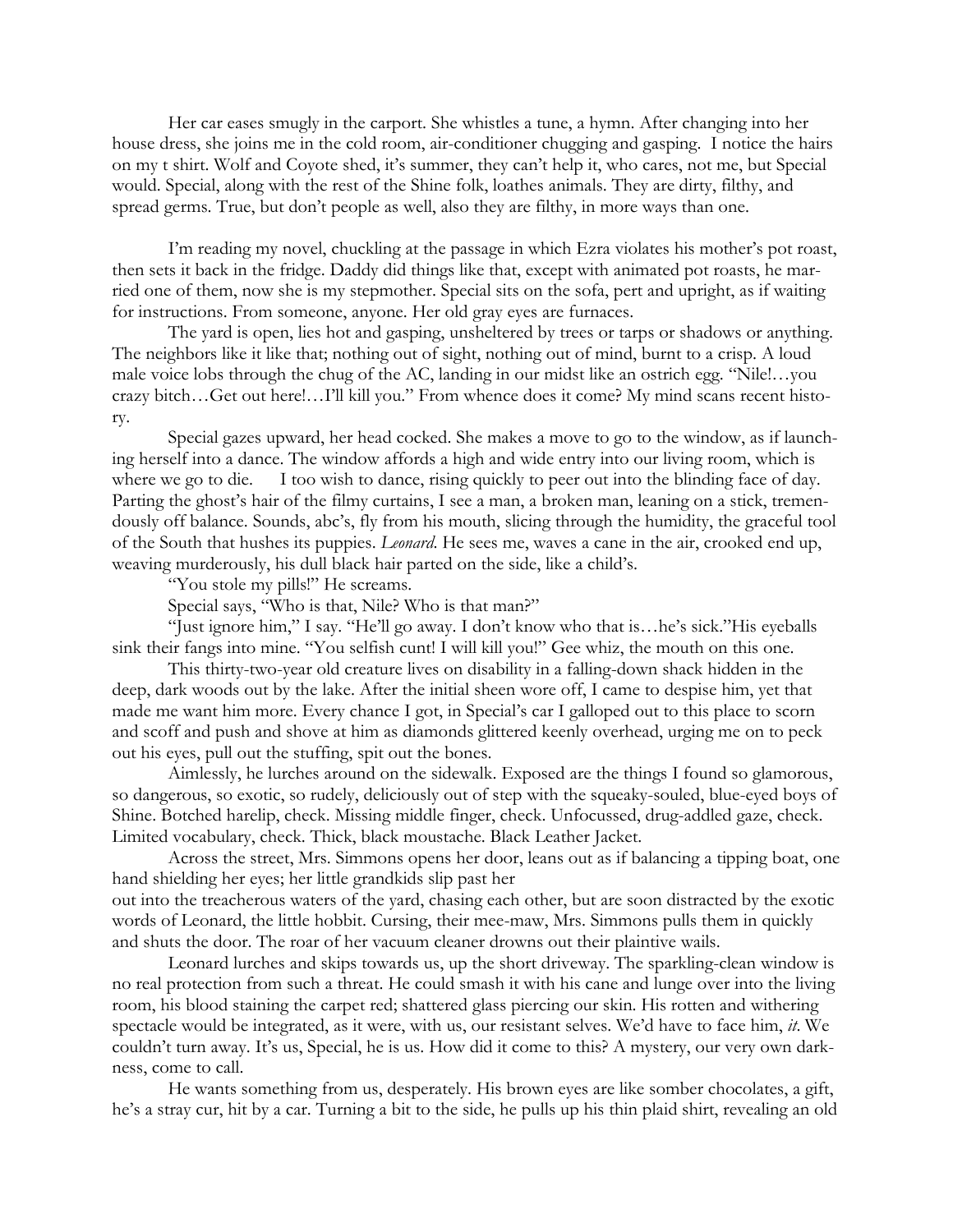angry sore around his hip. It's green and gray around the edges; something is wiggling, I look closer. Maggots. He's being eaten from the inside, a living carcass. Now what. He reaches down and sticks a finger in the wound, then brings up a small mass of the fly larvae and smears them on the window in front of us. Special straightens and eyes me gravely. I can do nothing right. I've got some issues; I murder men's hearts so that mine might live, that was the idea anyway. Sounds good, at any rate.

Yes, I stole his pills, which he stocked up on after the second operation on his back. I even told him I was pregnant and had to get an abortion, and needed \$300.00. He cried and said but we could keep the baby, at the very least let me go with you, but I said no, that's not necessary, that would be too hard, I'm fine, you stay here, it'll be alright, just shut up; taking the money and buying 250 Quaaludes with it.

Shockingly, Special's knotted hands cover her face; she makes low sounds that seem to belong in another place and time. I wrap my arms around her thin shoulders. For a second, the notion of shaking her so hard that her old, gray head falls off crosses my mind. "Special, before I came here to live here we played together, you fried fresh perch in Crisco that Mr. Botzong, the neighbor, caught and brought over for us. Corn-meal-breaded, crunching on the bones; be careful, don't swallow a bone; if you do, eat a slice of white bread. And you grinned, you said, *Nile likes the crunchy parts*. It's because of us—that's why I do the things I do. Don't you understand? We have to talk so these terrible things won't happen."

Removing her glasses, she fishes for a tissue from her robe pocket and dabs at her old, tired eyes, sniffling. "Crazy, just like your mother. I've done all I can for you. But you never change, *selfish* just like that man says."

The maggots multiply, crawling off of Leonard, down his pants legs, up onto his shirt, wriggling and feeling around blindly for direction. Down the street, neighbors convene, grouped in clumps of two or three, gazing in our direction, wagging their tongues, towering hairdos bobbing as they spray cliches at each other. Animals peer from the leaves of the magnolia tree, and the ivory blossoms lean our way, listening. Leonard seems either unaware or uncaring that his little soft, defenseless fly-larvae friends are abandoning him.

"Mrs. Rotwing!" He turns and points to a house down the street, "I want you to come to my mother's house this afternoon. I want you to know everything your granddaughter has done to me."

Now, Leonard's wound is spreading, spreading rapidly, apparently it itches, causing him to hop around even more, he starts pulling off his clothes. He slaps at the irritated wound as it spreads down his legs and back. The maggots spread all over Leonard's body, his face, neck, everything, falling off the top of his head, all they want to do is find something good to eat and then hatch into flies. Is that so wrong? Soon, he is nothing but a whitish, glistening, writhing mass of fly larvae.

Special walks away to the other room. Leonard's black eyeballs sear one last hole through me. Is he a Scorpio? Funny, I never asked. Then, as I watch, maggots fill his eyes; the magnolia tree cackles, hoots.

The air conditioner raises its hum an octave, as if clearing its throat. My mouth is dry, my stomach flutters up my throat; it's a Leonard-sized heap out there now; in the driveway; it's moving. People are afraid of maggots, but they are useful, aren't they? They clean things, keep it tidy.

The walking mound shifts, turns away from me, moves slowly onto the driveway carefully as if balancing a plate on its head, glittering in the dancing light. Jays swoop down and grab a mouthful, flying off to perch on a branch. Shouldn't the squirming larvae melt or wither in the fierce sunlight? In the harsh judgement of the screaming sun? I wonder if Leonard is in pain. Loaded to the gills with Percodan, I doubt it. He is a sore. A walking sore. The maggots are doing him a favor.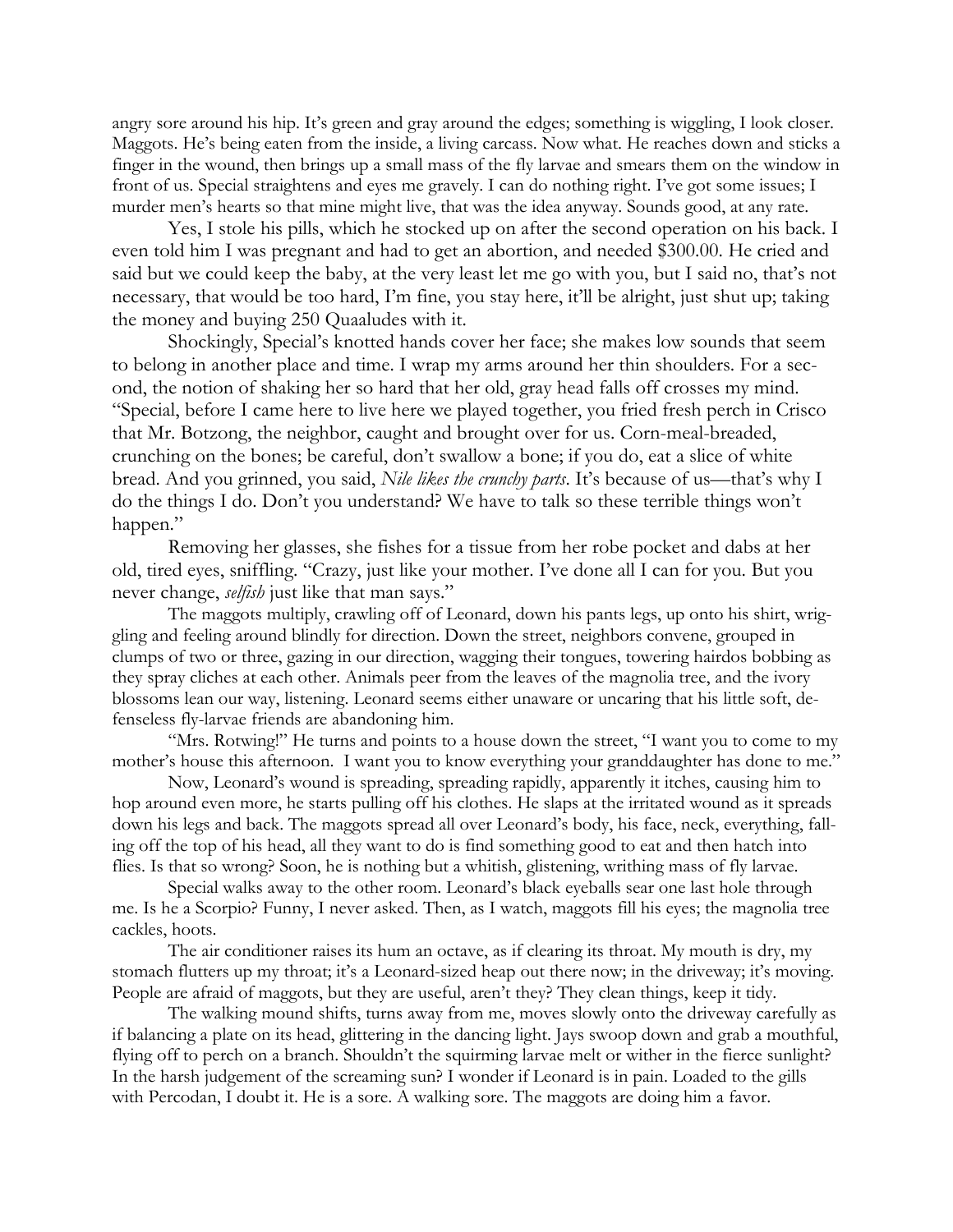Somehow, I feel lighter, watching this. For once something is happening just as it should. It's so quiet here, so quiet as if everyone is sleeping, everyone has been drugged, for no neighbors gather, no children call, no dogs bark. The trees stand stock still, at attention. Wolf crawls out from the shade of the magnolia, pads a circle around Leonard, sits and watches a minute; tongue fluttering in the heat, then goes back under the tree.

The larvae now begin sloughing away, the shape turns black, still human-size. Little black legs form, six of them; simple little sticks, hinged together, exoskeleton legs, little claws at the end. Leonard's tiny head remains the same. Short antennae sprout and Leonard's brown eyes stretch and bulge, their focus widens. Wings emerge, Prussian blue and milky white, transparent, stretching, sparkling.

Quickened, the wings vibrate, shed their newness, and spread out. Black all over—a *housefly*. Watching me, or hundreds of me, the little mouth still churns with silent curses. His body turns away from the house, as it hums and gathers before flight. With one last parting glare, he lifts a few feet *bzzt*, then lands, then a little farther, lands, and then, off it goes, up into the air, heralded by the ring-chinging of cicadas. He's gone, on to contaminate all that he touches.

A couple of maggots still inchworm their way down the glass.

I run back to Special. "Special, he's gone! He turned into a fly! He flew away!"

On her hands and knees, she scrubs the bathroom floor, reaching for the toothbrush to tackle the grout. She looks at me, puzzled. "What? Who?" She shakes her head. "Get some clothes on, half-naked beast. And get those feathers out of your hair, they're nasty, spreading germs."

I retreat from her. The house reeks of cleaning agents like Clorox. Holding a hand towel to my nose and mouth, I go to the kitchen to get a drink of water and open the window. The magnolia blossom on the table is turning a darker shade of ivory as its petals curl inward. Brown spots appear. The scent now is cloying, sickly sweet, heavy. I lower my face within its folds and inhale. *Clotted blood, stench of heaven, the violations that clothe me*.

Sensing the sadness of the tree out front, I go out and climb its branches, almost to the top. It's dark in the shelter of the thick waxy leaves. Wolf and Coyote lie on the cool soil below the branches that touch the ground.

Special never learns of my secret refuge.

I remember hearing the pop of her secret pleasure, a cold Schlitz; seeing her flushed skin, recalling her pleasant, old-people smell as she bursts in from working in the yard, pronouncing me lazy and selfish as if I don't know this already.

A cat joins me in the tree, he has a bloody eye, a neighbor must have shot it when it crossed their yard. Blood drips onto the waxy leaves. Licking his paws, he rubs his head against my thigh. He finds a nook in between two branches. He goes to sleep. He will never wake up; he vanishes, absorbed into the tree itself.

Special revs up the mower. The roar seizes the quiet of day, taking captive everything in its wake. She mows neat rows, tidy as can be. Then, the horizontal direction over that. No blade of grass is left uncut. I've tried to help before; it's more of a headache to her, she says let her do it, then it's done right. Weed-eat, then rake and scrape, the sun sweats along with her. Surely, my grandmother is tired? It's so hot, she shouldn't be here; should be lying on her cool bed in the softly breezed bedroom, reading her romance novel; the picture of Paw Paw, grinning at something beyond her.

Special starts to stumble, sweat covers her, the fierce sun is frying her. She crawls, crawls along the grass, crawls to get shade, yes here under the tree, plenty of shade and cool earth that shares not its secrets, everything that happens here stays here, here, here!

Only the purity, the silver tongue persuades, high above the rot and filth of nature, nature lies bleeding in the *grass, long live the death of nature.*